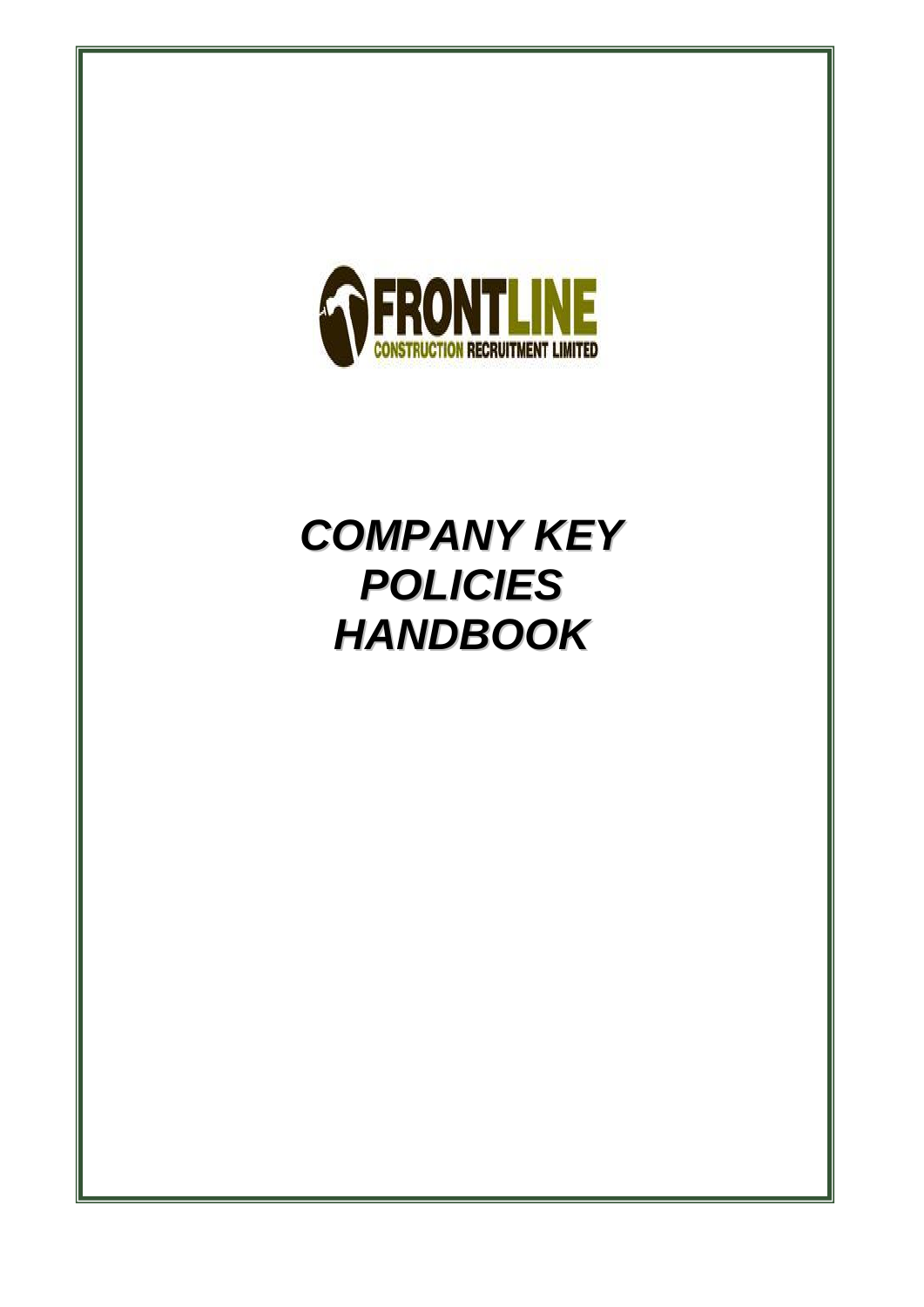

#### **CONTENTS**

#### **INTRODUCTION**

#### **GENERAL COMPANY WIDE POLICIES:**

- QUALITY POLICY STATEMENT (INTEGRATED POLICY)
- ENVIRONMENTAL POLICY STATEMENT (INTEGRATED POLICY)
- HEALTH & SAFETY POLICY STATEMENT (INTEGRATED POLICY)
- CORPORATE SOCIAL RESPONSIBILITY POLICY
- WASTE MINIMISATION AND SUSTAINABILITY POLICY STATEMENT
- EQUAL OPPORTUNITIES POLICY
- ANTI-SLAVERY AND HUMAN TRAFFICKING POLICY (IN COMPLIANCE WITH MODERN SLAVERY ACT 2015)
- GRIEVANCE POLICY
- INFORMATION SECURITY POLICY
- ANTI-BRIBERY POLICY (IN COMPLIANCE WITH THE BRIBERY ACT 2010)
- DATA PRIVACY POLICY (IN COMPLIANCE WITH DATA PROTECTION ACT 1998 AND THE GENERAL DATA PROTECTION REGULATION (GDPR)
- COMPANY CAR POLICY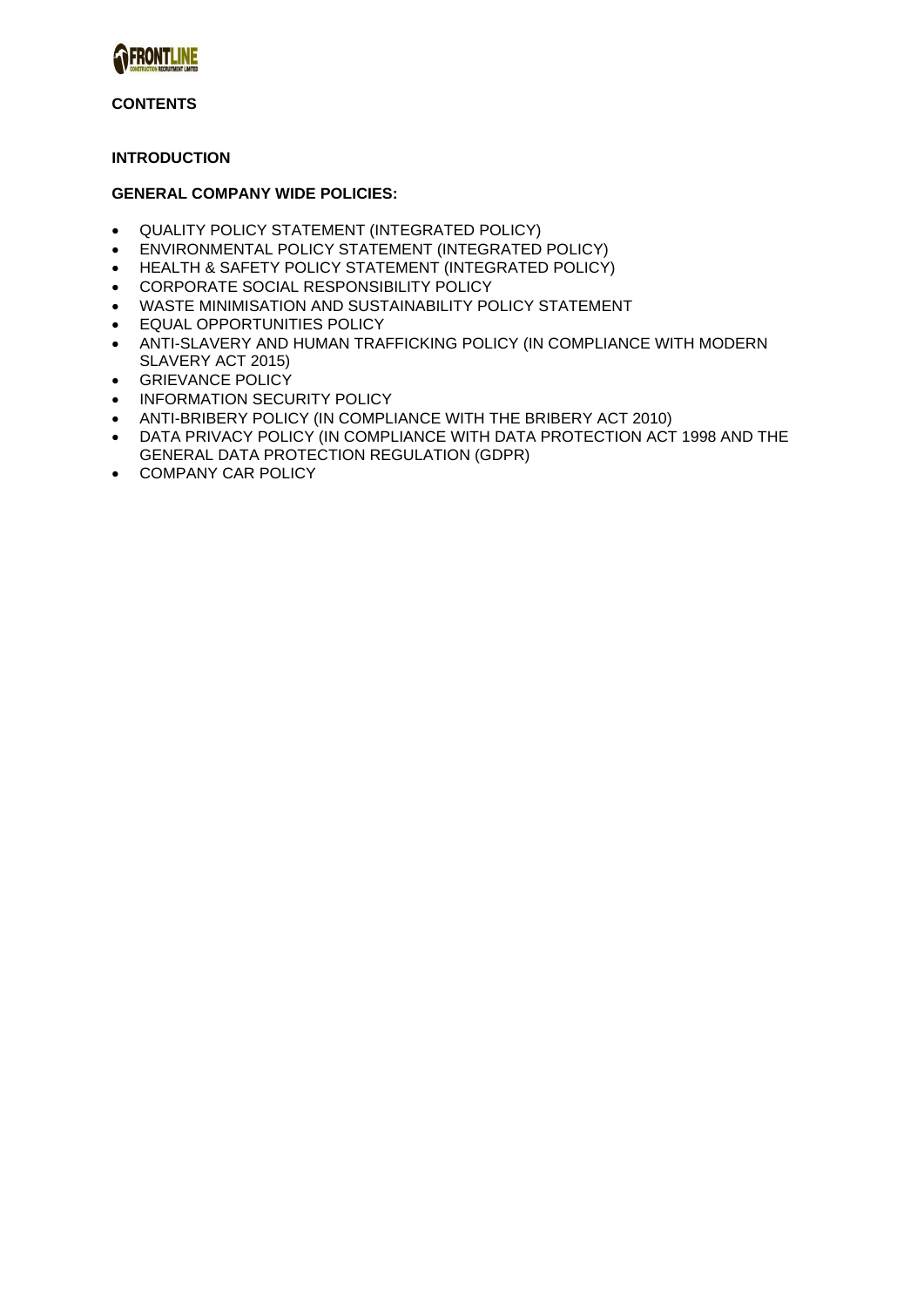# **INTRODUCTION**

This handbook has been compiled for Frontline construction recruitment Ltd (known herein as "The Company") to give a broad, but focused overview of both company and employee responsibilities related to Quality, Health & Safety, the Environment and other essential employment law criteria. Its purpose is to give the company employees/workers/temporary workers/contractors and subcontractors a greater awareness of these key issues to create a safer working environment for all. Please note that for the Health and Safety elements it does not supersede the main Health & Safety Policy document held by the company, it supplements it.

The company commits to communicate these key company policies to all associated Internal and External Interested Parties. Internal Interested Parties will be issued with this Policy Handbook upon induction and policies displayed throughout the depots.

The company will issue a copy of this "Company Key Policies Handbook" to any External Interested parties if required upon request.

#### **HEALTH & SAFETY**

It is the policy of the company to comply with the terms of the Health and Safety at Work Act 1974 and related legislation and to provide and maintain a healthy and safe working environment. The company health and safety objective is to minimise the number of instances of occupational accidents and illnesses and ultimately to achieve an accident-free workplace.

The company is committed to implementing this policy statement through its internal management systems, all associated procedures and practices in all aspects of our business scope of activities. We are committed to attainment of company and client requirements, and recognise that continually improving our performance is a key factor in our continuing business success. We ensure that the appropriate procedures cover all applicable environmental, quality, and health and safety areas of our business and our operations.

While the management of the company will do all that is within its powers to ensure the health and safety of its employees, it is recognised that health and safety at work is the responsibility of each and every individual associated with the company. It is the duty of each employee to take reasonable care of their own and other people's welfare and to report any situation which may pose a threat to the well being of any other person.

An effective health and safety programme requires continuous communication between employees at all levels. It is therefore every employee's responsibility to report immediately any situation which could jeopardise the well being of themselves or any other person.

#### **We as a company have a commitment to Health & Safety and confirm we shall:**

- Ensure good H&S practices throughout the business so far as is reasonably practicable.
- All employees will be provided with such equipment, information, training and supervision as is necessary to implement the policy and achieve the company's annual improvements plan (H&S objectives).
- Allocate appropriate finance and resource where appropriate to improve H&S throughout the business through compliance monitoring.
- Report all RIDDOR categorised accidents, incidents, near misses or dangerous occurrences and all close-calls for railway working.
- Protect the health and safety of all visitors to the company, including contractors and temporary employees, as well as any members of the public who might be affected by our operations.
- Provide every employee with the training necessary to carry out their tasks safely.
- Providing sufficient resources for the management of Health & Safety.
- Setting & monitoring safety objectives through the company's annual improvements plan.
- Aim to continually improve our safety performance through compliance monitoring and feedback.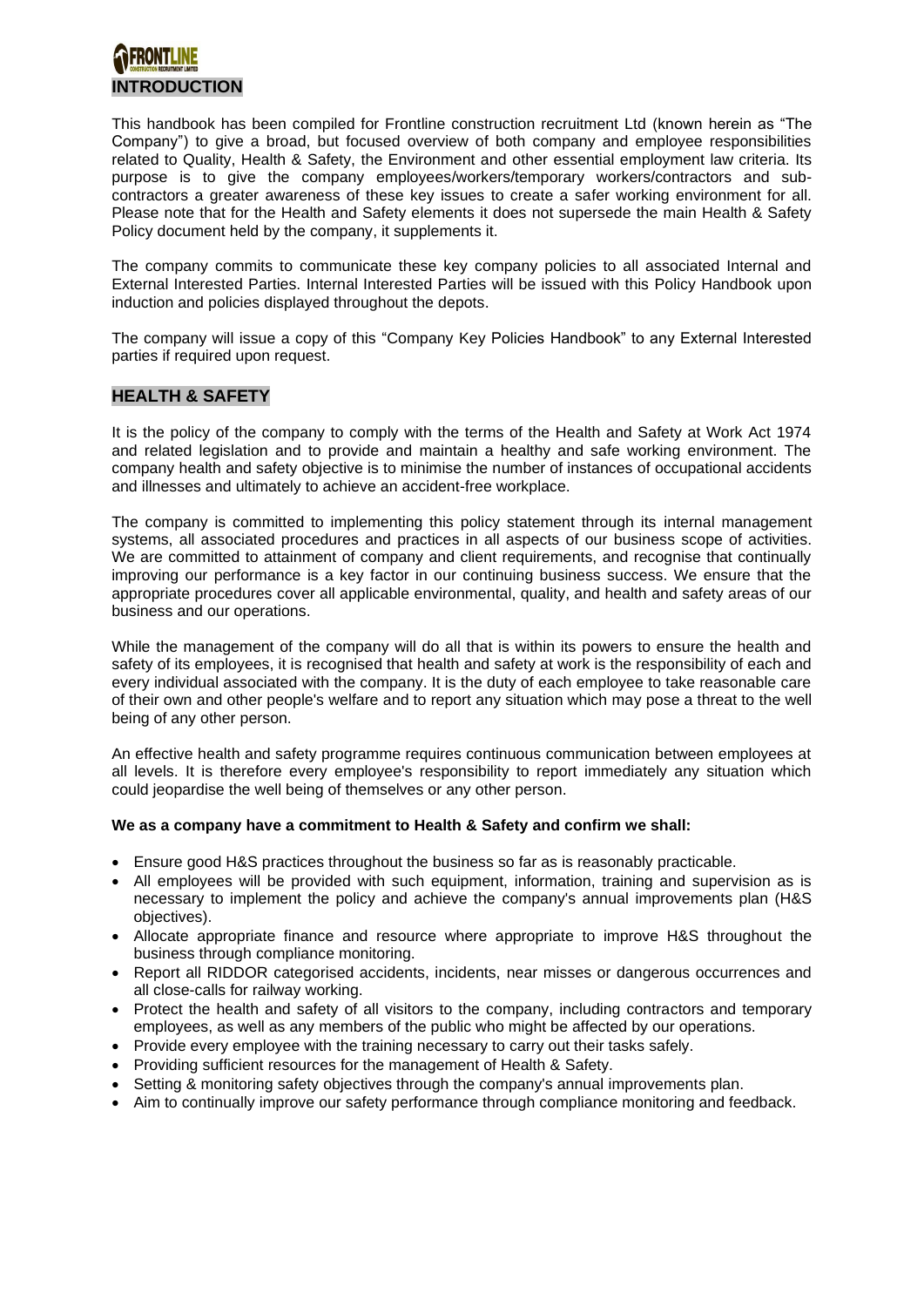# **ENVIRONMENTAL**

The company is committed to the preservation of the environment by monitoring and minimising the impact of our activities. By developing our understanding of our impacts and by the setting of objectives, we will strive to continuously improve our environmental performance with the aim of minimising consumption and waste.

The company will operate in compliance with all relevant existing and future environmental laws, regulations and associated codes of practice. This will be applicable to all regions in which we operate.

We are committed to maintain effective communication systems on environmental matters, and we will respond positively to enquiries and suggestions from both inside and outside the company.

We have a responsibility to the company and both our employees and the local community to maintain a safe environment and to operate in a sustainable manner, and as such we will respect our legal and ethical responsibilities through the use of appropriate training and learning

#### **We as a company have a commitment to the Environment and we shall:**

- Preventing pollution by every means possible.
- Protect the environment as much as we possibly can for all aspects of our work activities.
- Monitor and try to reduce environmentally significant aspects / impacts.
- Specifically minimise the environmental impact for the life cycle (including disposal) of any plant and/or equipment and other physical assets.
- Setting & monitoring environmental objectives through the company's annual improvements plan.
- Limit the environmental impact of its activities by waste and material handling, and reduction methods.
- Record, monitor and publish, if required, statistics related to environmental improvement target achievement.
- Continually improve our environmental performance through the company's annual improvements plan (Environmental Objectives).

### **QUALITY**

The company is committed to the implementation and on-going improvement of our Quality System standards disciplines and to the involvement of all staff in the continual maintenance of the high standards of customer service provided by the company.

#### **We as a Company have a commitment to Quality and confirm we shall:**

- Implement and maintain an effective set of quality procedures that comply with ISO 9001.
- Setting and continually monitor / review our quality objectives through use of the company's annual improvements plan.
- Achieve continual improvement by regularly reviewing and evaluating our services supplied to meet client requirements.
- A commitment to work with suppliers & customers to establish & maintain the highest quality standards.
- A commitment to continual improvement in quality performance through the company's annual improvements plan.

Compliance to this combined policy is mandatory for all staff and only director approved deviances will be allowed.

The company recognises that the procedures in conjunction with this integrated policy statement which itself is an expression of the commitment of the company to environmental protection, quality throughout all business operations, and protecting the health & safety of all staff, as basic management responsibilities.

The SHEQ manual and associated work records define the processes implemented, to ensure compliance with both the company's quality and legislative requirements & the British Standards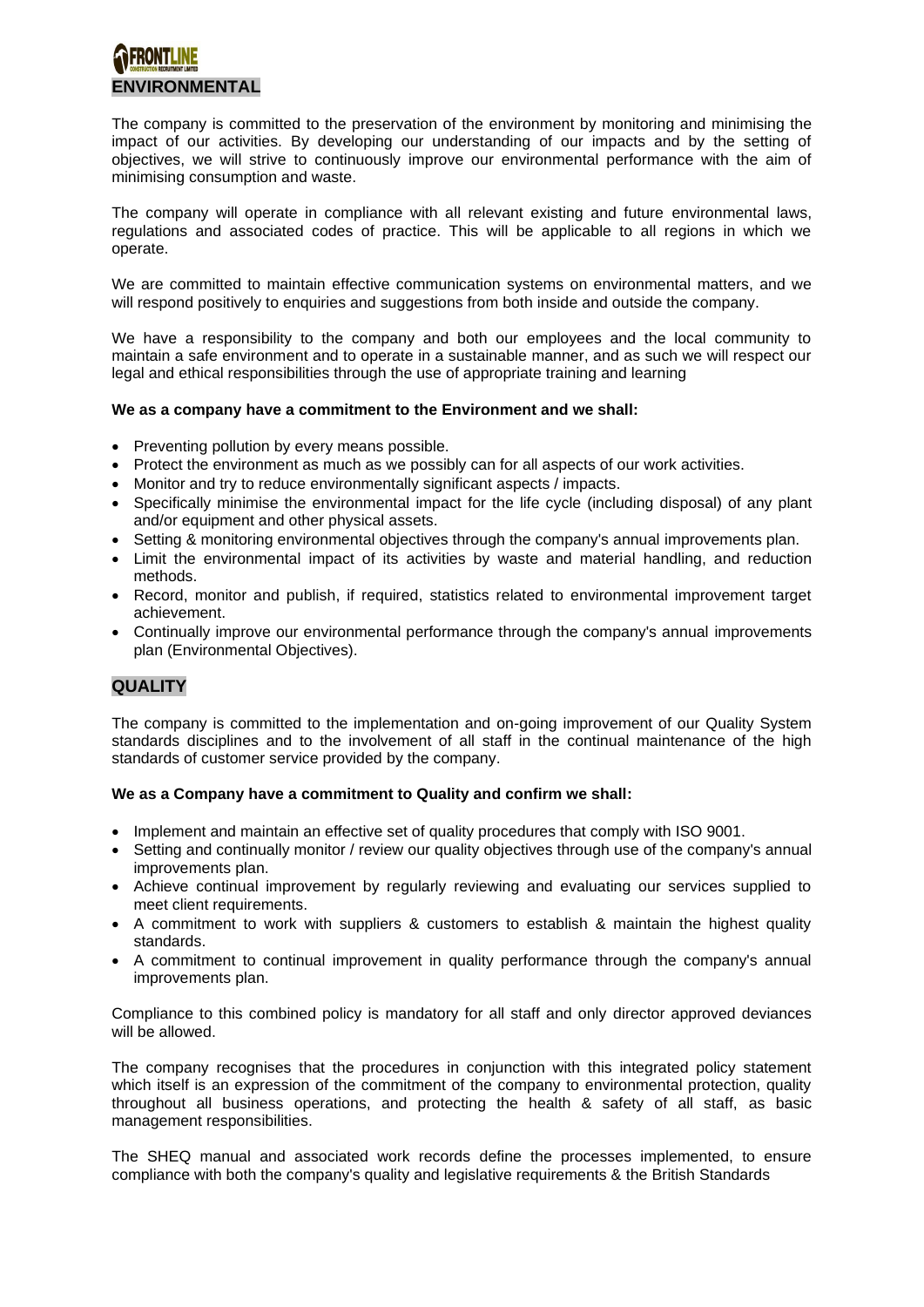

The policy will be reviewed and if required updated every 12 months unless legislative changes necessitate more frequent changes. The specific arrangements for the implementation of this policy and the personnel responsible are detailed in the management review procedure for the company.

Signed: Allen Contract Date: July 2021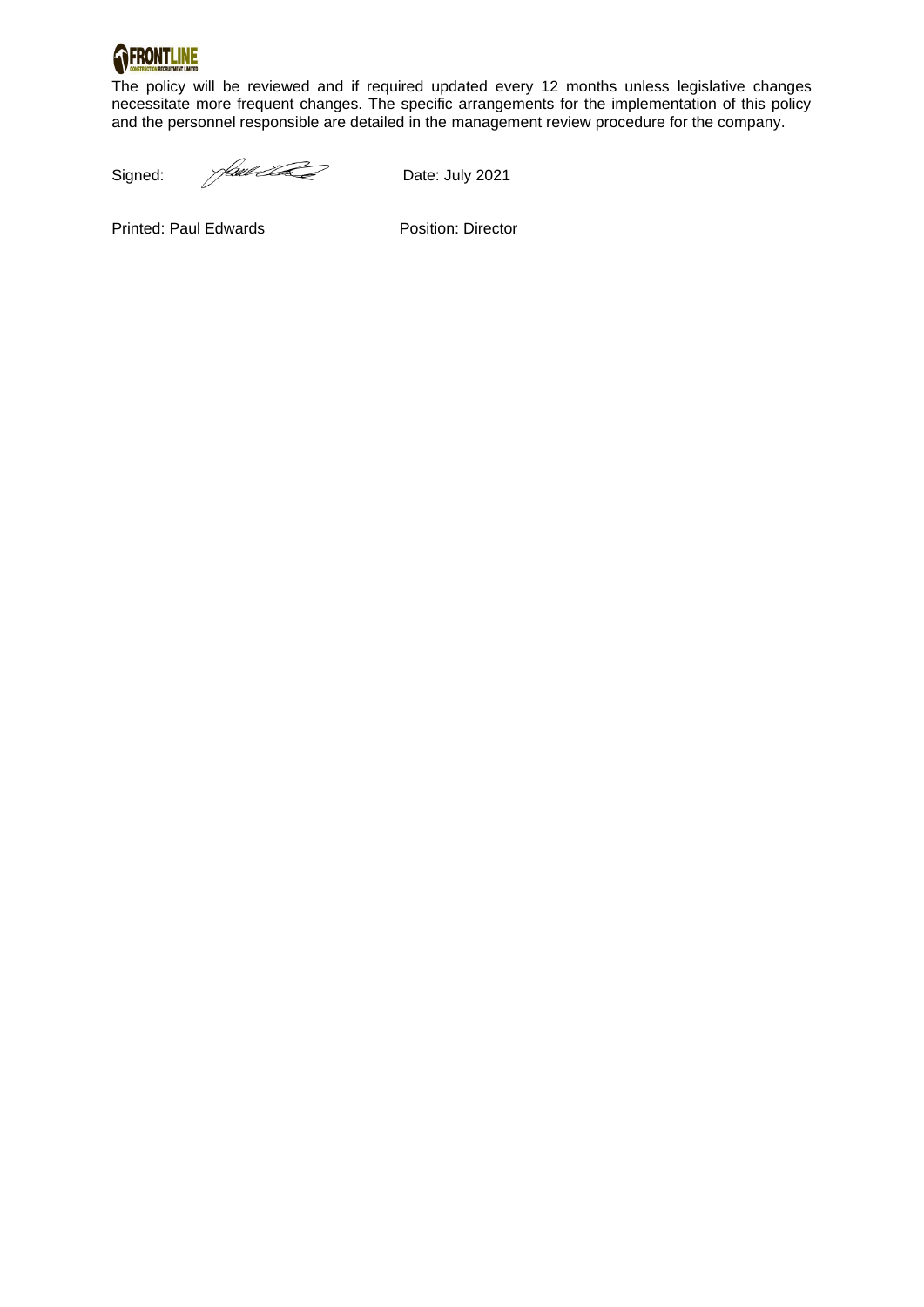# **CORPORATE SOCIAL RESPONSIBILITY POLICY**

We recognise that we must integrate our business values and operations to meet the expectations of our stakeholders. They include customers, employees, regulators, investors, suppliers, the community and the environment.

- We recognise that our social, economic and environmental responsibilities to these stakeholders and Interested Parties are integral to our business. We aim to demonstrate these responsibilities through our actions and within our corporate policies.
- We take seriously all feedback that we receive from our stakeholders and, where possible, maintain open dialogue to ensure that we fulfil the requirements outlined within this policy.
- We shall be open and honest in communicating our strategies, targets, performance and governance to our stakeholders in our continual commitment to sustainable development.
- The Managing Director is responsible for the implementation of this policy and will make the necessary resources available to realise our corporate responsibilities. The responsibility for our performance to this policy rests with all employees throughout the company.
- We shall strive to improve our environmental performance through implementation of our Environmental policy.
- We shall ensure a high level of business performance while minimising and effectively managing business risks.
- We will register and resolve customer complaints in accordance with our non-conformance procedures.
- We shall operate an equal opportunities policy for all present and potential future employees.
- We will offer our employees clear and fairs terms of employment and provide resources to enable their continual development.
- We shall maintain a clear and fair employee remuneration policy and shall maintain forums for employee consultation and business involvement.
- We shall provide safeguards to ensure that all employees are treated with respect and without sexual, physical or mental harassment.
- We shall provide, and strive to maintain, a clean, healthy and safe working environment.
- We shall uphold the values of honesty, partnership and fairness in our relationships with stakeholders.
- Our contracts will clearly set out the agreed terms, conditions and the basis of our relationship.
- We will operate in a way that safeguards against unfair business practices.
- We shall encourage suppliers and contractors to adopt responsible business policies and practices for mutual benefit.

Signed: Allen Bate: July 2021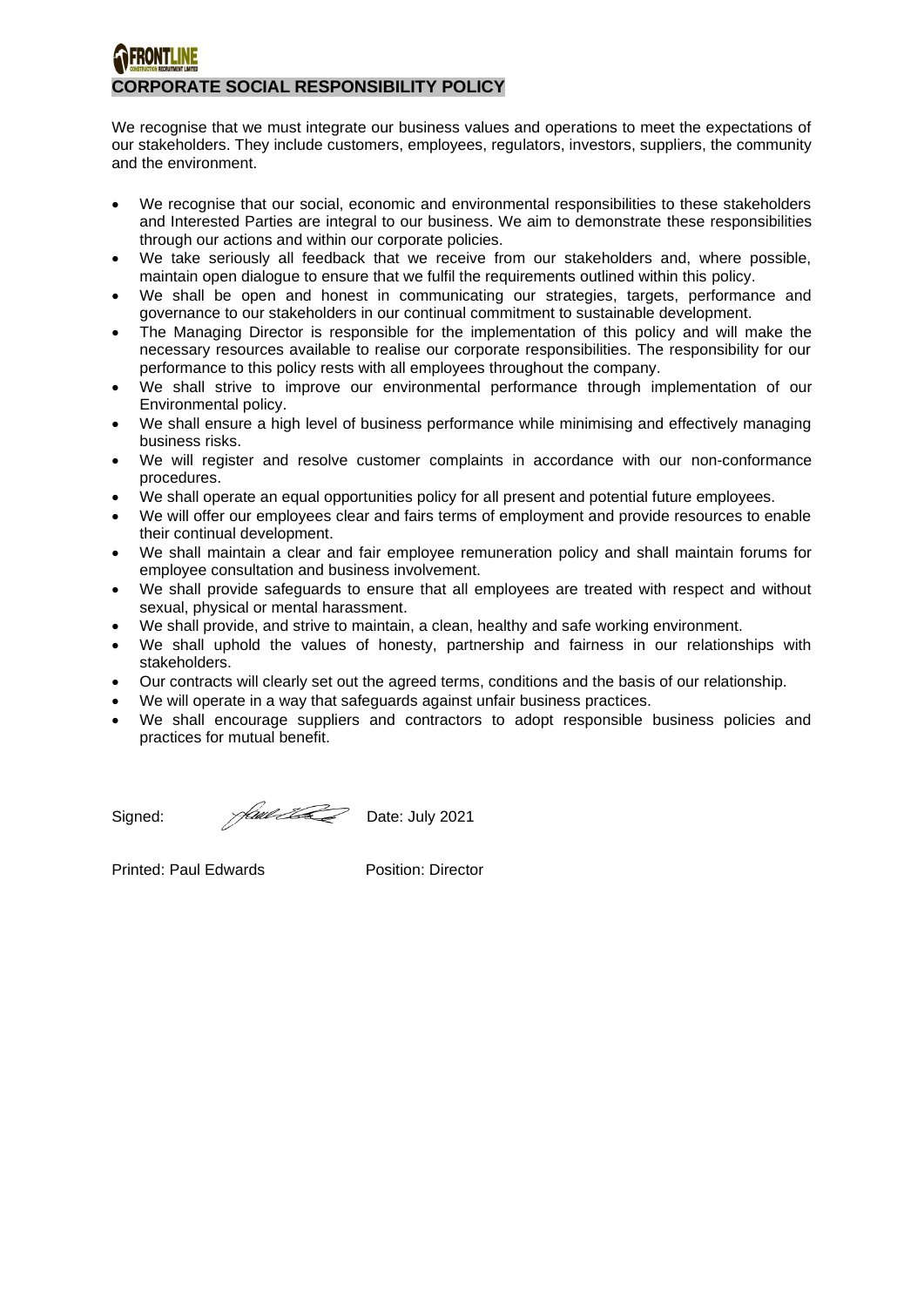

### **WASTE MINIMISATION AND SUSTAINABILITY POLICY STATEMENT**

- Recycling implemented, with all reusable plastics, metals, glass and paper, batteries and cardboard being stored in designated areas and disposed of at recycling centres as appropriate or collected for recycling by a licensed waste contractor.
- Where possible all business reports are digitised and saved electronically to reduce use of paper. Sensitive documents are shredded and then also recycled.
- The company will replace standard lighting with energy efficient light bulbs where feasible and utilise the option of power saving modes present on all low energy consumption computers in the offices. With the exception of the dedicated server all computers and lighting in the offices are turned off at night.
- Heating systems are serviced regularly, thermostatically controlled and switched off when not required.
- Lighting is switched off when not required.
- The company vehicles are maintained at the intervals specified by the manufacturer to the specifications recommended by the manufacturer. Regular servicing ensures that the emissions from the vehicles are kept at the correct levels and also increases vehicle life.
- Vehicles are replaced regularly, which ensures the fleet is maintained at the latest emissions standards.
- Journeys are planned to minimise emissions and the use of fuel.
- Packaging materials are reused to minimise the use of new packaging.
- We as a company procure materials from sustainable sources as much as we possibly can.
- We have stringent quidelines involving our site works and field operations.
- All site work is undertaken in accordance with environmental legislation to ensure that our works and processes do not increase risk of contamination on-site.
- We are also careful to ensure that the materials used on site are appropriate to the job and will not present a contamination risk on site.

Signed: Alle Electron Date: July 2021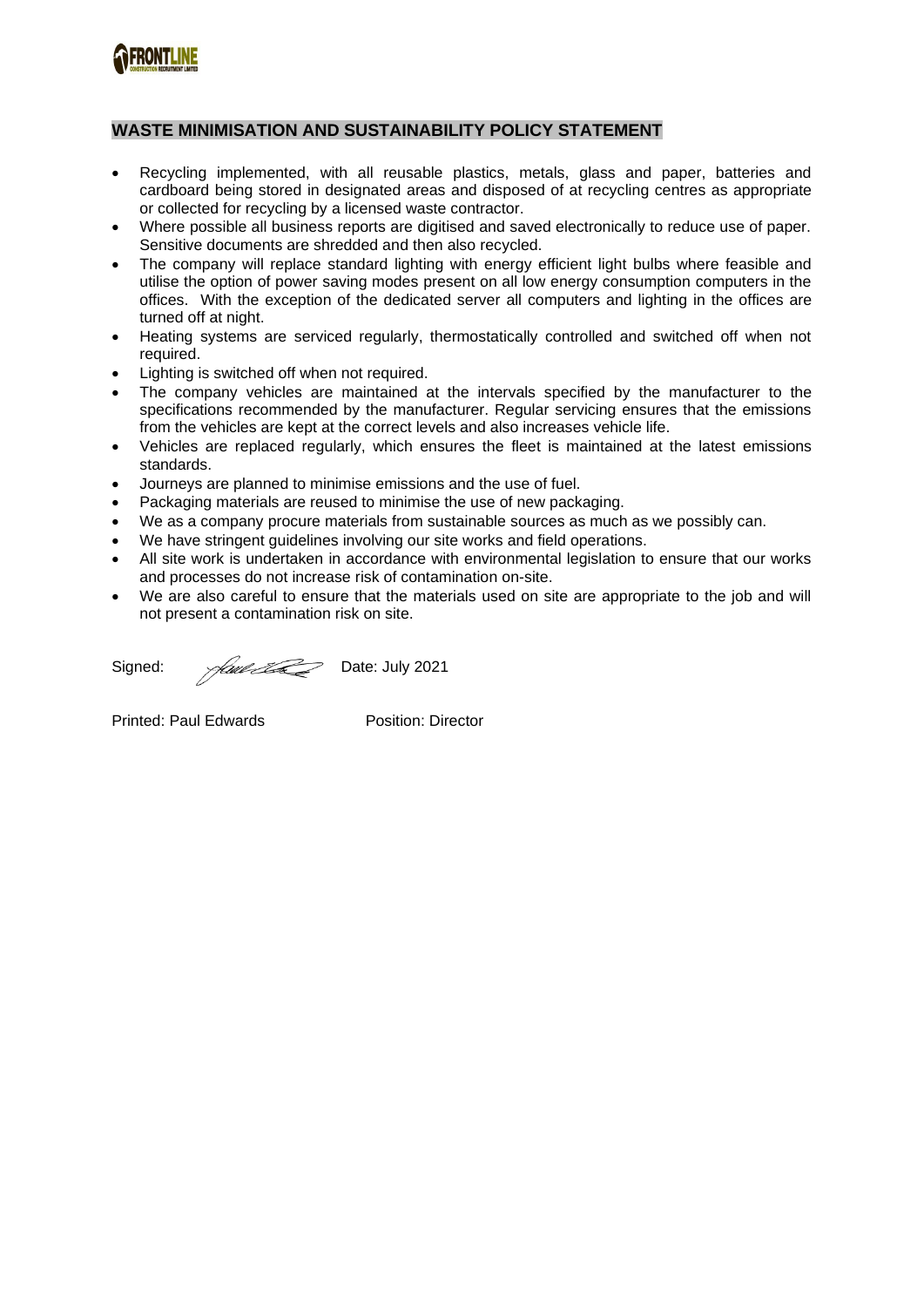# **EQUAL OPPORTUNITIES POLICY**

The Company recognises that discrimination exists in society, and is committed to developing and promoting ways of working that ensure that employees and clients are not subjected to direct or indirect discrimination. We wholeheartedly support the principles of equal opportunities in employment and service delivery, and oppose all forms of unlawful or unfair discrimination.

We will uphold all laws relevant to promoting equality and countering discrimination, and are bound by The Equality Act 2010. Under the Act, it is unlawful to discriminate against people at work because of the nine protected characteristics, these are;

- Age
- **Disability**
- Race
- Gender Reassignment
- Marriage & Civil Partnership
- Pregnancy & Maternity
- Religion or Belief
- Sex or Sexual Orientation

The Company is committed to equality of opportunity in its provision of services. To this end all who approach it for services will be treated fairly and equally. This will be promoted to all stakeholders and expected of all partnering organisations & individuals.

Signed: Allen Date: July 2021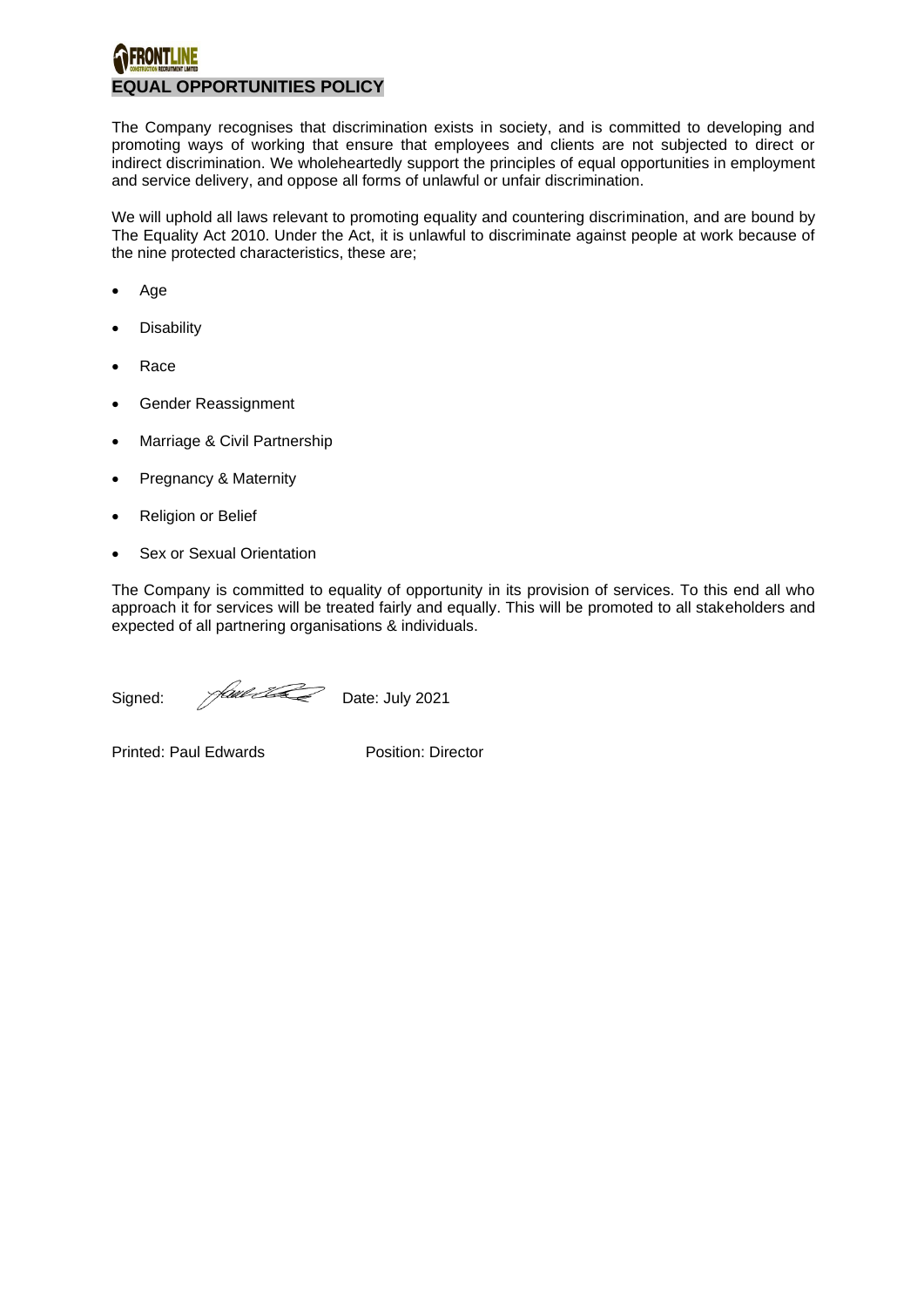# **ANTI-SLAVERY AND HUMAN TRAFFICKING POLICY**

This policy applies to all persons working for us or on our behalf in any capacity, including employees at all levels, directors, officers, agency workers, seconded workers, volunteers, agents, contractors and suppliers.

The Company strictly prohibits the use of modern slavery and human trafficking in our operations and supply chain. We have and will continue to be committed to implementing systems and controls aimed at ensuring that modern slavery is not taking place anywhere within our organisation or in any of our supply chains. We expect that our suppliers and contractors will hold their own suppliers to the same high standards.

Modern slavery is a term used to encompass slavery, servitude, forced and compulsory labour, bonded and child labour and human trafficking. Human trafficking is where a person arranges or facilitates the travel of another person with a view to that person being exploited. Modern slavery is a crime and a violation of fundamental human rights. The Company is committed to enforcing the Modern Slavery Act (2015).

The Company expects everyone working with us or on our behalf to support and uphold the following measures to safeguard against modern slavery:

- We have a zero-tolerance approach to modern slavery in our organisation and our supply chains;
- The prevention, detection and reporting of modern slavery in any part of our organisation or supply chain is the responsibility of all those working for us or on our behalf. Workers must not engage in, facilitate or fail to report any activity that might lead to, or suggest, a breach of this policy; and
- We are committed to engaging with our stakeholders and suppliers to address the risk of modern slavery in our operations and supply chain.

We take a risk based approach to our contracting processes and keep them under review. We assess whether the circumstances warrant the inclusion of specific prohibitions against the use of modern slavery and trafficked labour in our contracts with third parties. Using our risked based approach we will also assess the merits of writing to suppliers requiring them to comply with our Code of Conduct, which sets out the minimum standards required to combat modern slavery and trafficking.

Consistent with our risk based approach we may require:

- Employment and recruitment agencies and other third parties supplying workers to our organisation to confirm their compliance with our Code of Conduct; and
- Suppliers engaging workers through a third party to obtain that third parties' agreement to adhere to the code of conduct.

As part of our ongoing risk assessment and due diligence processes we will consider whether circumstances warrant us carrying out audits of suppliers for their compliance with our Code of Conduct.

If we find that other individuals or organisations working on our behalf have breached this policy we will ensure that we take appropriate action. This may range from considering the possibility of breaches being remediated and whether that might represent the best outcome for those individuals impacted by the breach to terminating such relationship.

Signed: Allen Contract Contract Date: July 2021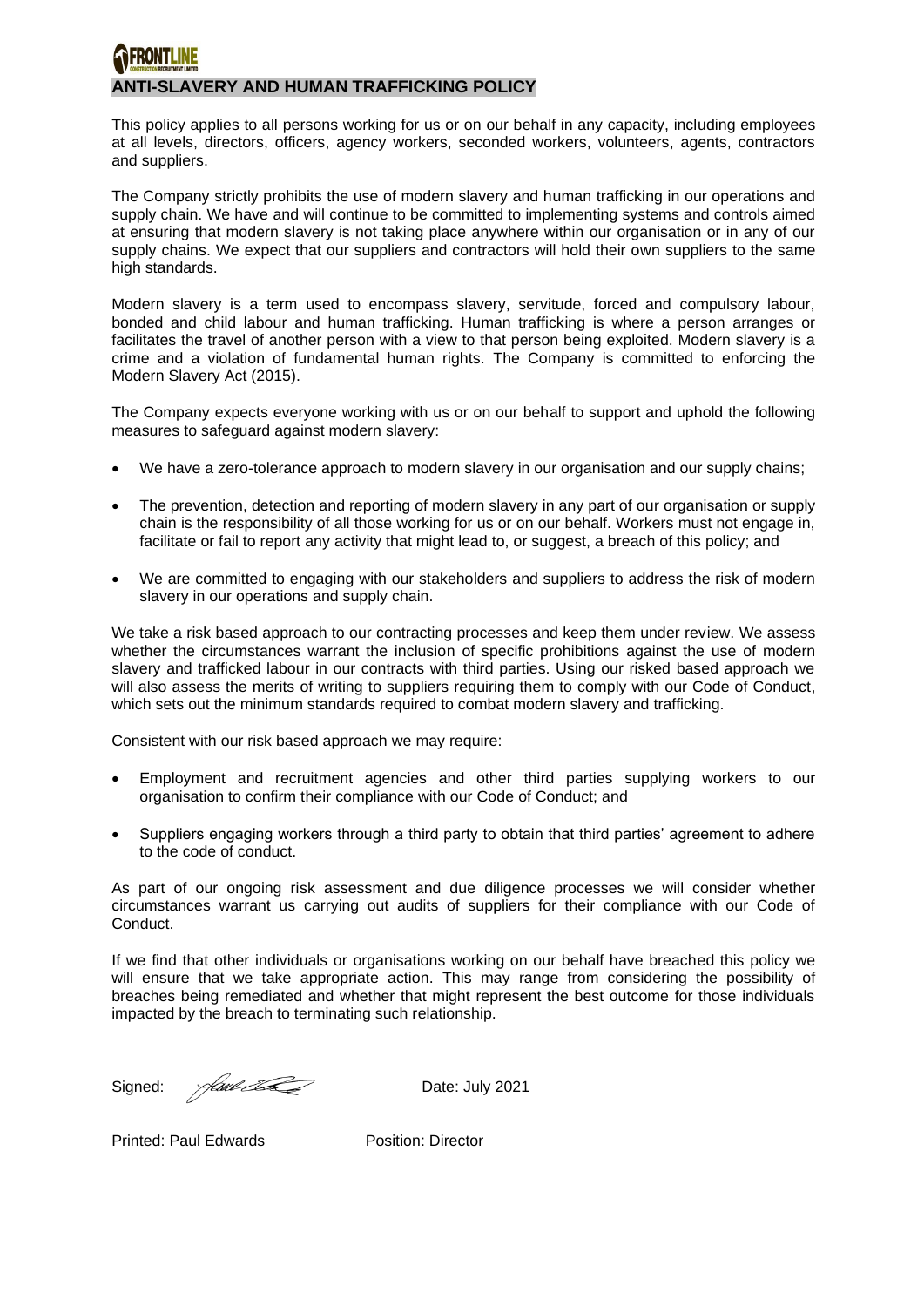

### **GRIEVANCE POLICY**

You need to be aware that the Company is completely committed to the principle of equal opportunity in employment. Accordingly, management will ensure that any grievances are dealt with appropriately.

This policy explains how employees/candidates/contractors (known as "The Worker") etc can voice their complaints in a constructive way. Supervisors / Line Managers should be aware of what annoys employees or hinders their work, so they can resolve it as quickly as possible. The worker should be able to follow a fair grievance procedure to be heard and avoid conflicts.

The company encourages employees to communicate their grievances. That way we can foster a supportive and pleasant workplace for everyone.

#### **Scope**

This policy refers to everyone in the company regardless of position or status:

- Policy elements
- Grievance definition

We define grievance as any complaint, problem or concern of an employee regarding their workplace, job or co-worker relationships.

#### **Workers can file grievances for any of the following reasons:**

- Workplace harassment
- Health and safety Issues
- Supervisor / Management behaviour
- Adverse changes in employment conditions

This list in not exhaustive. However, employees should try to resolve less important issues informally before they resort to a formal grievance.

#### **Workers who file grievances can:**

- Reach out to their direct supervisor or HR department
- File a grievance form explaining the situation in detail
- Refuse to attend formal meetings on their own
- Appeal on any formal decision

#### **Workers who face allegation have the right to:**

- Receive a copy of the allegations against them
- Respond to the allegations
- Appeal on any formal decision

#### **The company is obliged to:**

- Have a formal grievance procedure in place
- Communicate the procedure
- Investigate all grievances promptly
- Treat all employees who file grievances equally
- Preserve confidentiality at any stage of the process
- Resolve all grievances when possible
- Respect its no-retaliation policy when employees file grievances with the company or external agencies (e.g. equal employment opportunity committee)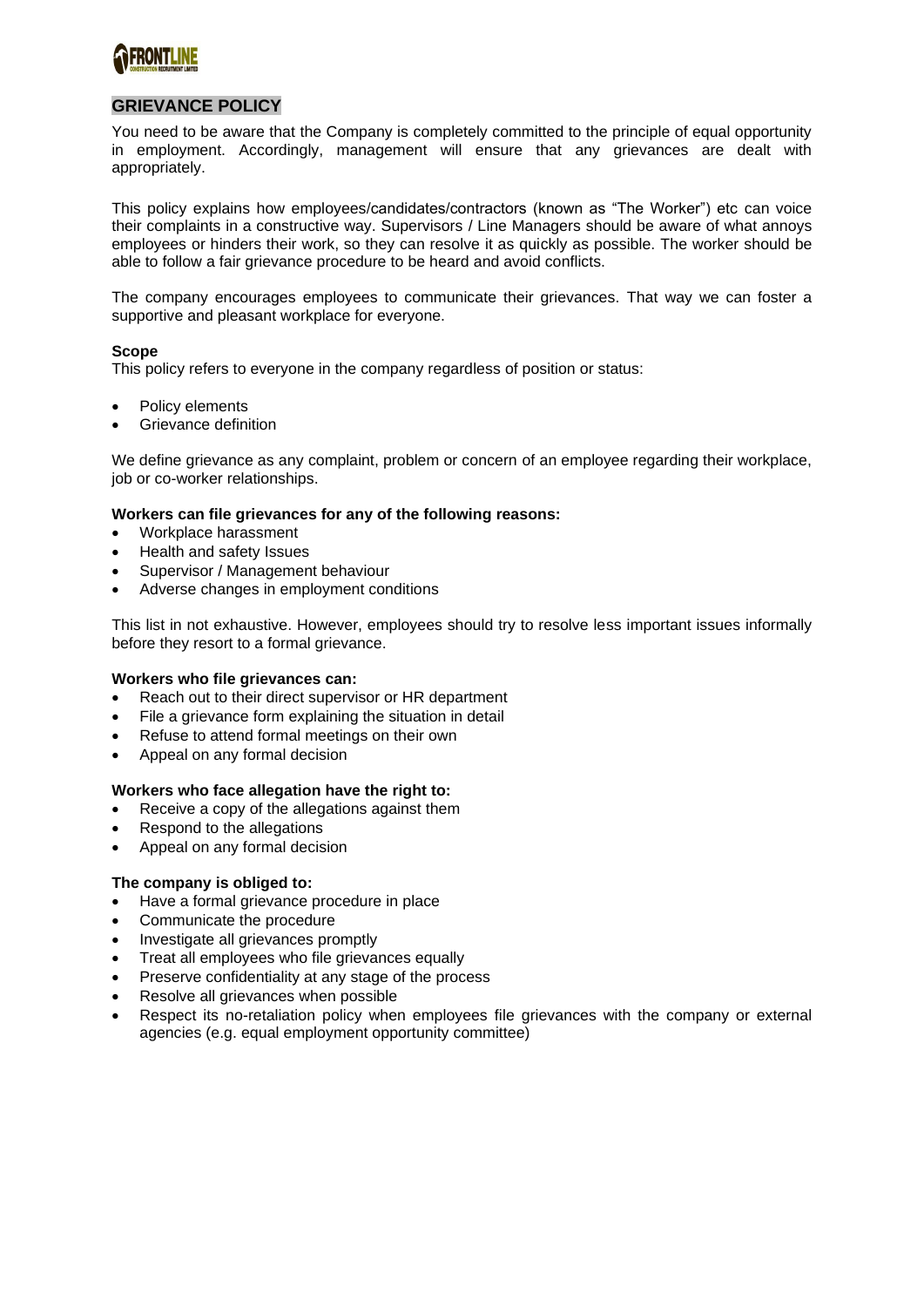

Workers are encouraged to talk to each other to resolve their problems. When this isn't possible, employees should know how to file a grievance:

- 1. Communicate informally with their direct supervisor. The supervisor will try to resolve the problem. When employees want to complain about their supervisor, they should first try to discuss the matter and resolve it between them. In that case, they're advised to request an informal meeting. Supervisors should try to resolve any grievance as quickly as possible. When they're unable to do so, they should refer to the HR department and cooperate with all other procedures.
- 2. If the grievance relates to a supervisor behavior that can bring disciplinary action (e.g. sexual harassment or violence), employees should refer directly to the HR department or the next level supervisor.
- 3. Accommodate the procedure outlined below

The HR department (or any appropriate person in the absence of an HR department) should follow the procedure below:

- 1. Discuss the grievance and record it formally as accurately as possible to ensure the matter is understood completely.
- 2. Provide the employee who faces allegations with a copy of the grievance
- 3. Organize mediation procedures (e.g. arranging a formal meeting)
- 4. Investigate the matter or ask the help of an investigator when needed
- 5. Keep employees informed throughout the process
- 6. Communicate the formal decision to all employees involved
- 7. Take actions to ensure the formal decision is adhered to
- 8. Deal with appeals by gathering more information and investigating further
- 9. Keep accurate records

This procedure may vary according to the nature of a grievance. For example, if an employee is found guilty of racial discrimination, the company will begin disciplinary procedures.

Signed: Almedia Date: July 2021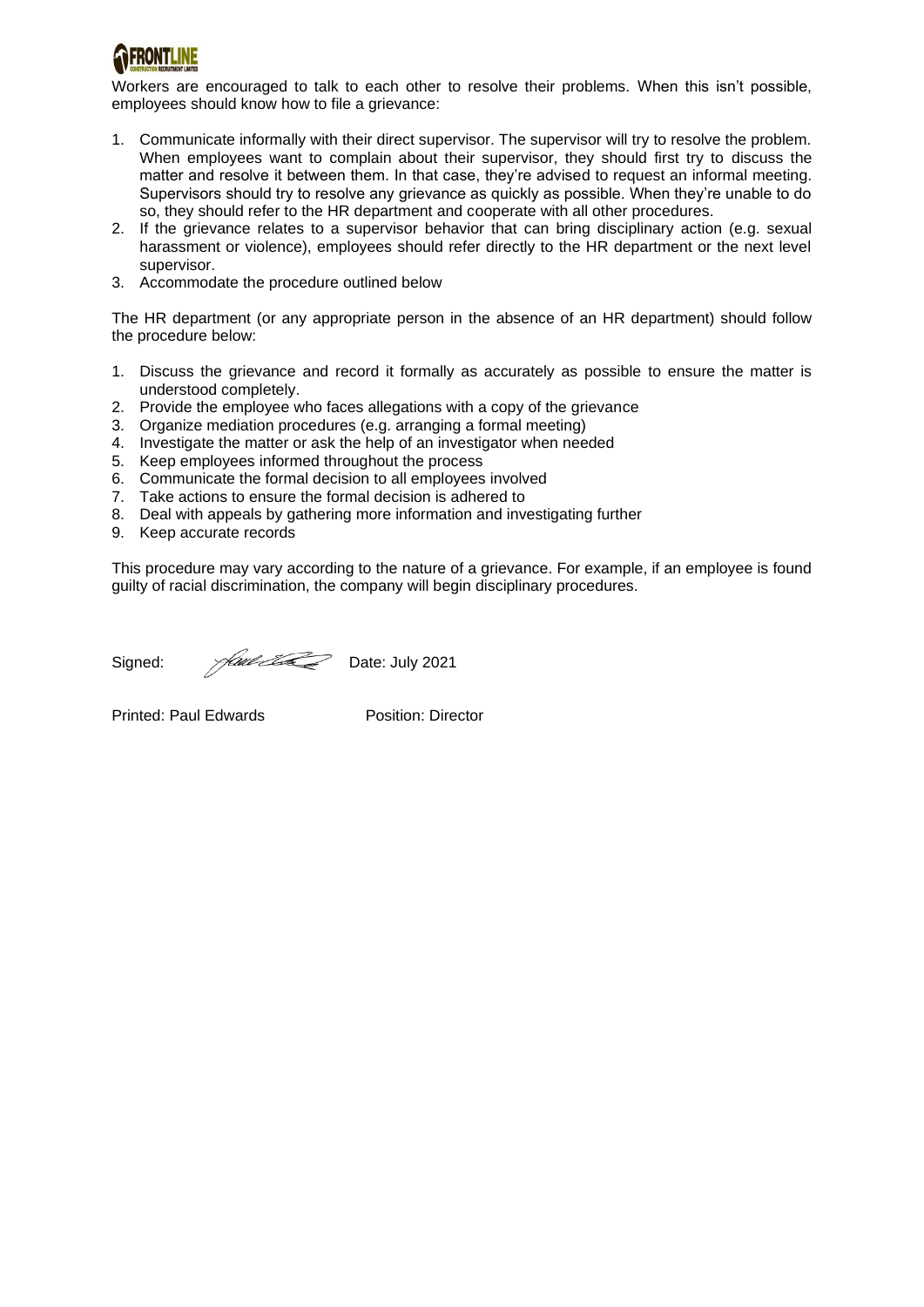### **INFORMATION SECURITY POLICY**

#### **Objective**

The objective of information security is to ensure the business continuity of the company and to minimize the risk of damage by preventing security incidents and reducing their potential impact.

#### **Policy**

The company is committed to protecting our IT infrastructure, protecting data both internal and external to our business. Our business employs an external IT specialist who actively protects our entire IT infrastructure against current and future potential threats.

- The policy's goal is to protect the organization's informational assets against all internal, external, deliberate or accidental threats.
- The security policy ensures that:
	- ➢ Information will be protected against any unauthorized access;
	- $\triangleright$  Confidentiality of information will be assured;
	- ➢ All information is backed up on external servers located outside Pump Supplies premises.
	- ➢ Actively communicates procedures to all employees on IT security and associated risks.
	- ➢ Any new information systems implemented through the network fully complies with our IT information security infrastructure.
	- ➢ Availability of information for business processes will be maintained;
	- $\triangleright$  All actual or suspected information security breaches will be reported to the Managing Director who will thoroughly investigate and provide future guidance.
- Procedures exist to support the policy, including virus control measures, passwords and continuity plans.
- Business requirements for availability of information and systems will be met.

Signed: Aultrack Date: July 2021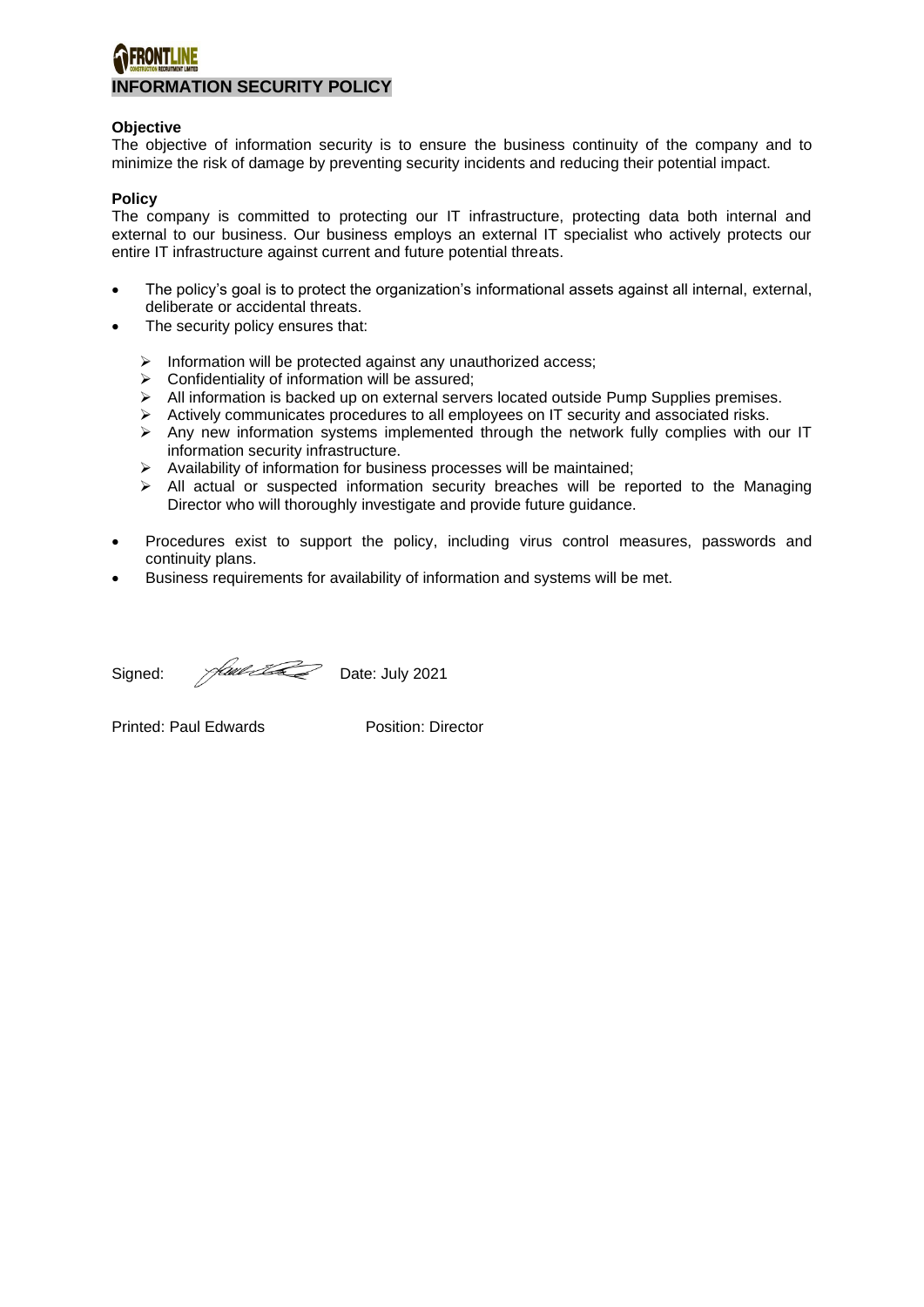## **ANTI-BRIBERY POLICY (IN COMPLIANCE WITH THE BRIBERY ACT 2010)**

It is the policy of the company to conduct all of our business in an honest and ethical manner. We take a zero-tolerance approach to bribery and corruption and are committed to acting professionally, fairly and with integrity in all our dealings wherever we operate. We are also committed to implementing and enforcing effective systems to counter bribery.

This policy applies to all individuals working at all levels and grades, including senior managers, directors, employees (whether permanent, fixed-term or temporary), consultants, contractors, and any other person providing services to us.

A bribe is a financial or other advantage offered or given:

- To anyone to persuade them to or reward them for performing their duties improperly
- To any public official with the intention of influencing the official in the performance of his duties.

This policy does not prohibit giving and receiving promotional gifts of low value and normal and appropriate hospitality. However, in certain circumstances gifts and hospitality may amount to bribery and all employees must notify the company in respect of gifts and hospitality. We will not provide gifts or hospitality with the intention of persuading anyone to act improperly or to influence them in the performance of their duties.

We do not make, and will not accept, facilitation payments or "kickbacks" of any kind. All employees must avoid any activity that might lead to, or suggest, that a facilitation payment or kickback will be made or accepted by us. We do not make contributions of any kind to political parties. No charitable donations will be made for the purpose of gaining any commercial advantage.

We will keep financial records and have appropriate internal controls in place which will evidence the business reason for making any payments to third parties.

All expense claims relating to hospitality, gifts or expenses incurred to third parties must be approved prior to expenditure. All accounts, invoices, memoranda and other documents and records relating to dealings with third parties, such as clients, suppliers and business contacts, must be prepared and maintained with strict accuracy and completeness. No accounts must be kept "off-book" to facilitate or conceal improper payments.

Employees will be encouraged to raise concerns about any issue or suspicion of malpractice at the earliest possible stage. No employee will suffer any detriment as a result of raising genuine concerns about bribery, even if they turn out to be mistaken. Internal control systems and procedures will be subject to audit under the internal audit process.

The responsibility for the implementation of this policy lies with the Managing Director

Signed: Ault Eliza Date: July 2021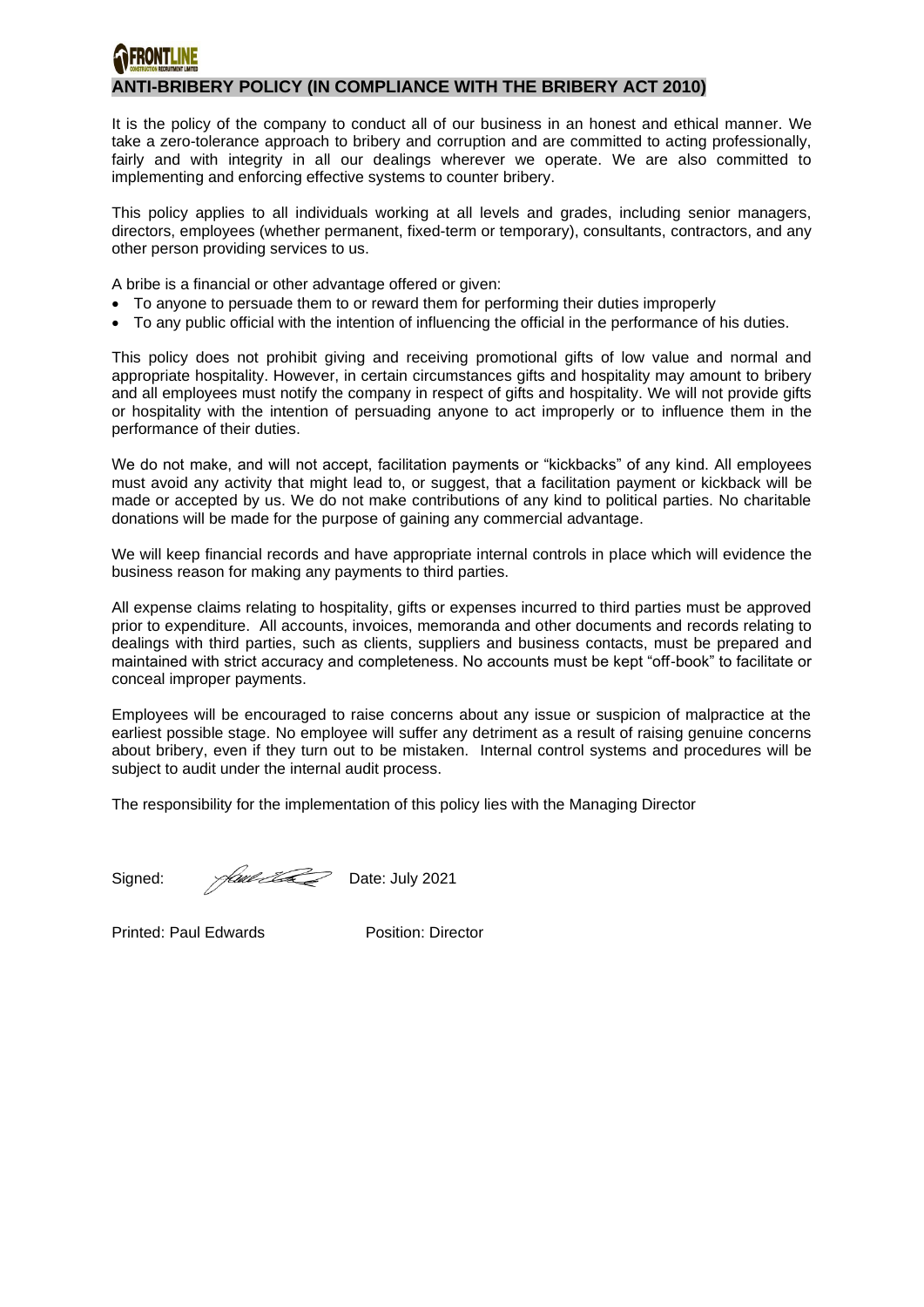## **DATA PRIVACY POLICY**

This data privacy policy sets out how Frontline construction recruitment Ltd (herein after referred to as "The Company") uses and protects any information that Employees, Subcontractors, Customers and/or Suppliers gives to the company via email/post/in person.

The company is committed to ensuring that your privacy is protected. We will comply with the principles of the Data Protection Act 1998 (guide) and the General Data Protection Regulation (GDPR) and aim to maintain best-practice standards in our processing of personal and/or sensitive personal / company sensitive data.

Should we ask you to provide certain information by which you can be identified it will only be used in accordance with this privacy statement.

Where changes to this policy are required updated issues will be emailed out and be made available to all appropriate personnel / interested parties.

#### **We may collect the following information:**

- Name and job title.
- Contact information including email address.
- Demographic information such as postcode.
- National Insurance Number
- Bank / Financial Details.
- Date of birth.
- Emergency Contact Name and Number
- Copy of passport

#### **What we may have to do with the information:**

- Communicate with Subcontract companies, Clients during projects / contracts.
- Payment of invoices / Salaries
- Completion of security forms in order to obtain access to Government locations if required.
- Health and safety documentation
- Training documentation

#### **Who we collect information from:**

- Full Time/Part Time or Temporary Workers / Employees
- Subcontractors (Individuals or Subcontract Companies)
- Sponsored Individuals (for Railway Working)
- Suppliers company information only.

#### **Security**

We are committed to ensuring that your information is secure. Electronic information stored on the company server is password protected. Passwords can be changed at periodic / regular intervals. The company server has a firewall protection. Each computer system has virus protection that scans when the system initially starts and continually throughout the time it is running – for each document that is opened.

Paper documents are filed securely and only available to specific people.

Any personal information you send to us via email/post is done so at your own risk.

#### **Sharing of data**

Personal data may be shared with a third party where we have to check, then forward application forms for any required security clearances.

Personal data will not be shared unless prior agreement is made with those concerned.

#### **Data Consent Form**

Where individuals or organisations are requested to provide information to the company, a Data Consent Form (DCF) will also need to be completed by the individual(s) concerned. This will provide the company with the authority to use the data as specifically required.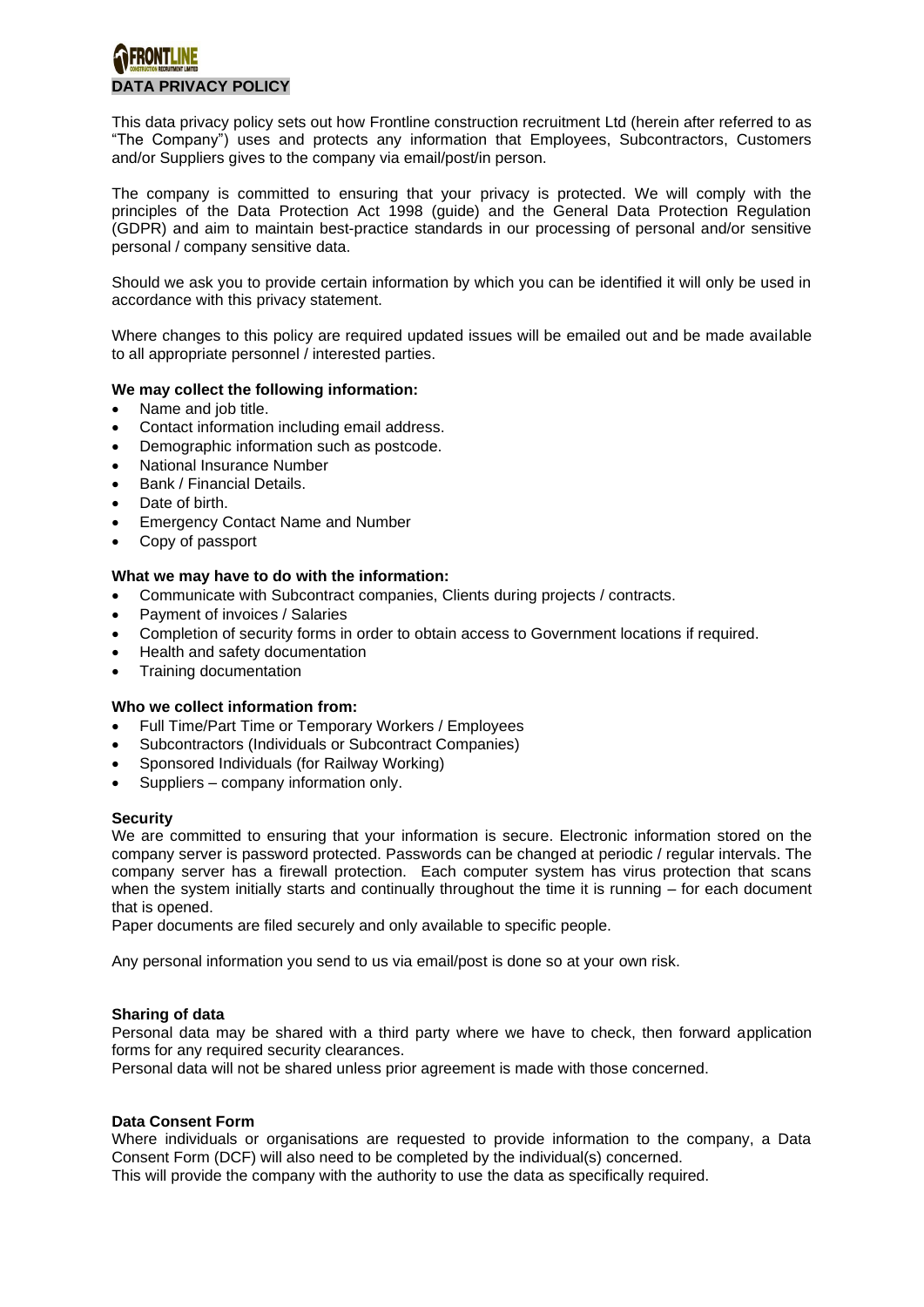

#### **How to withdraw your consent**

You can withdraw the consent you are giving on the DCF at any time. You can do this by either writing to us, or emailing us at the addresses below:

Frontline Construction Challenge House Sherwood Drive **Bletchley** Milton Keynes MK3 6DP Email Address: [Joanne@frontline-construction.co.uk](mailto:Joanne@frontline-construction.co.uk)

#### **Access to Information**

The Data Protection Act gives you the right to obtain/view the personal data held by the company at any time.

Should you wish to obtain a copy then please email: [Joanne@frontline-construction.co.uk](mailto:Joanne@frontline-construction.co.uk)

Signed: Allen Date: July 2021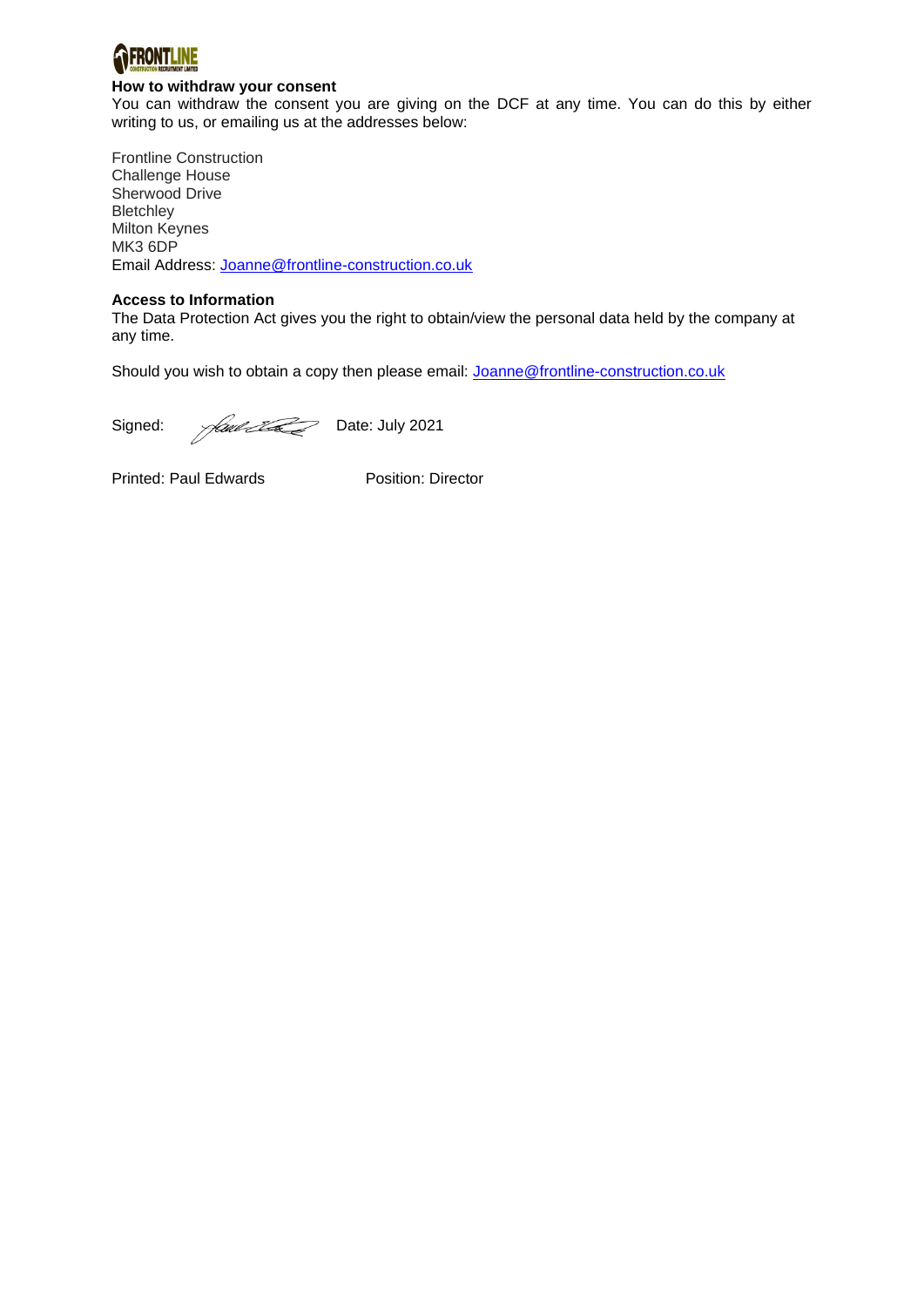### **POLICY ON ALCOHOL & DRUGS IN THE WORKPLACE**

- 1. Frontline Construction Recruitment Ltd believes that it is essential that all employees, workers and those who render services to the Company or at the Company's premises are in full command of themselves and of all of their faculties throughout the working day.
- 2. Frontline Construction Recruitment Ltd requires you to present yourself for work on each occasion required under your contract in complete command of all your faculties i.e. without any dependence on alcohol or any other drugs of a non-medicinal nature and to maintain that state until the completion of your working hours under your contract. If during the course of your working day you have to take medicinal drugs on a regular basis, this fact should be known to Lewis Edwards or a Director of Frontline Construction Recruitment Ltd and the Manager of the Client you are working for confidentially.
- 3. In the event that you present yourself at work or during working hours in a condition where the relevant Manager believes you to be under the influence of alcohol or drugs and you are not able to carry out your duties in a proper, fit and safe way, you will not be allowed to commence work or continue work. Instead you will be suspended without pay and not allowed to return until such a time as you are in full control of your faculties.
- 4. In addition such behaviour will be subject to the disciplinary procedure of Frontline Construction Recruitment Ltd and after due investigation may result in dismissal as a result of gross misconduct.
- 5. Frontline Construction Recruitment Ltd is obliged to investigate all the circumstances surrounding such behaviour prior to commencing the disciplinary procedure and this may, where necessary, include seeking medical advice as to your condition including requiring you to submit to a medical examination. Frontline Construction Recruitment Ltd is obliged to investigate such matters in as much detail as possible and therefore expects you to comply with any requests that you submit to such examinations. You may appeal in accordance with the Company's disciplinary procedure.
- 6. If the disciplinary procedure is evoked and you receive a disciplinary sanction short of dismissal or if you have a successful appeal Frontline Construction Recruitment Ltd will recommend that you take advantage of counselling services to help control your problem and you will be required to act of any such recommendation. In the event that you need to be absent from work for a period of treatment for either alcohol or drug dependency a reasonable leave of absence will normally be granted to cover this on an unpaid basis.
- 7. If Frontline Construction Recruitment Ltd suspects that you are in the possession of alcohol or drugs you will be required to consent to a search of your belongings. If you are found to be in possession of any alcohol or illegal substances you will be suspended from your duties pending further investigation. This matter will be dealt with under the Company's disciplinary procedure and after due investigation it may result in dismissal for gross misconduct.
- 8. If Frontline Construction Recruitment Ltd believes you are dealing, buying, selling or receiving drugs or alcohol you will suspended from your duties while an investigation is carried out. Where a criminal offence is suspected the Company shall inform the police.
- 9. All employees and workers are required to inform Frontline Construction Recruitment Ltd or any appropriate person if they suspect any fellow worker may be acting in breach of this policy.

Signed: Allen Mate: July 2021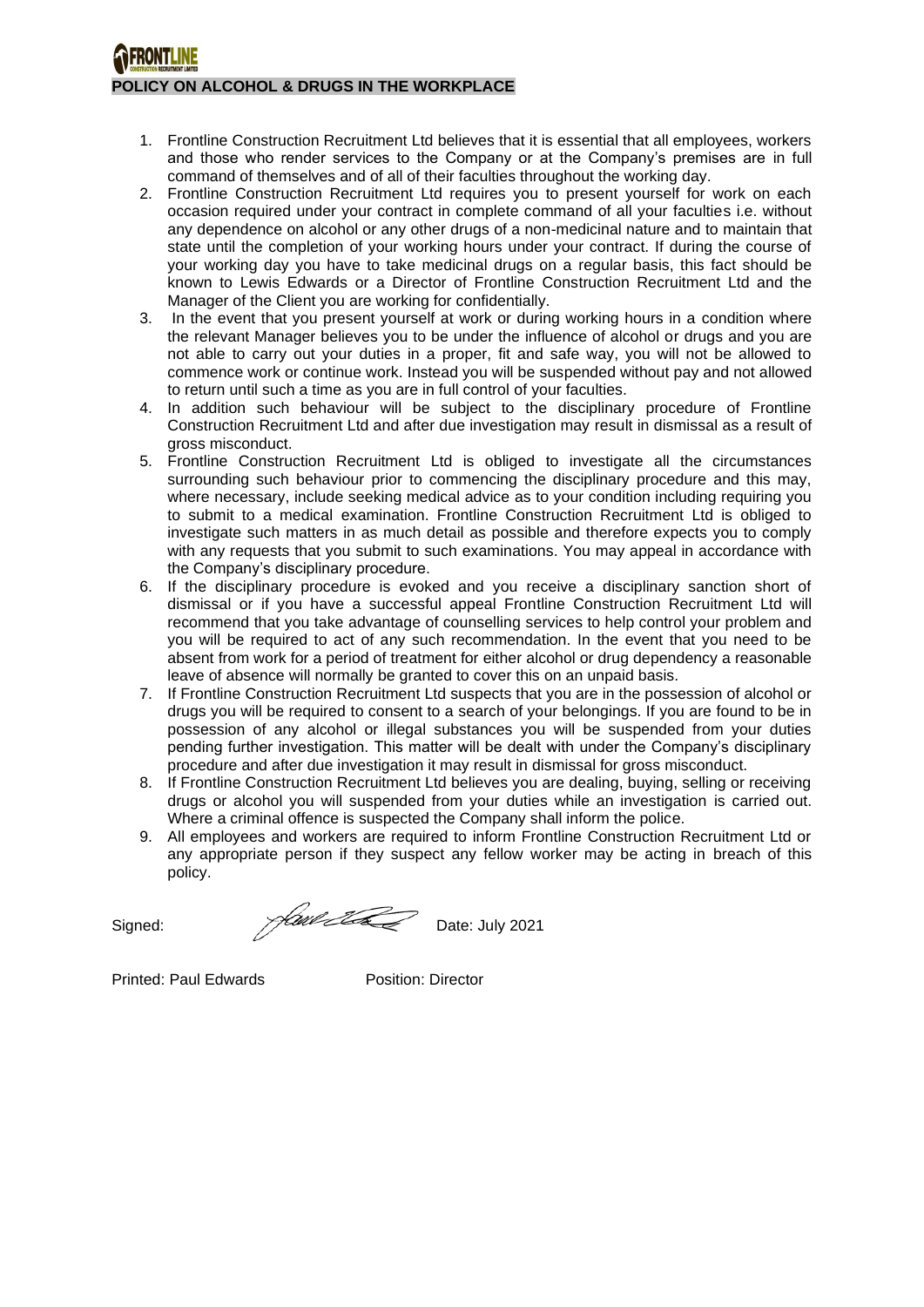

### **COMPANY CAR POLICY**

#### **1.Authorised Drivers**

The Company authorises the use of Company Cars by the following drivers:

a). All employees

Employees who use a company car must be in possession of a valid driving license. Driving without a valid driver's license is not permitted at any time and the employer has the right to demand the return of the car from the employee in the event that there is no valid driving license. The employee must notify the employer of any changes, restrictions and withdrawal of their driving license immediately.

Spouses and life partners of the employees are not permitted to use the company car. All Frontline employees may use the vehicles for business trips.

#### **2. Insurance**

a).Terms of Cover

Fully comprehensive insurance cover is provided for all authorised users of Company cars Accidental damage is to be reported immediately if during working hours or at the next opportunity to the office Secretary.

At the time of an accident or incident a full report must be made and if another car(s) is involved the names, telephone numbers, insurance details and car registrations of the other vehicles are to be reported.

In case of an accident where the damage that has been caused by the employee's negligence, the employer has the right to demand the employee bears the cost of the excess to the insurance company.

In cases in which an employee by intent or gross negligence ( eg, under the influence of alcohol or narcotic) has caused serious damage to the vehicle the Employee can be liable for the costs of repair and/or be liable for a disciplinary.

#### **3.Driving Offences**

If you are banned from driving for a period of time as a result of a traffic offence, it is your responsibility to ensure that appropriate plans are put in place to enable you to still fulfil the duties of your job. Any costs incurred as a result of this, e.g. taxi or train fares, should not be reclaimed from the Company.

Should you incur a parking fine or recovery fine due to illegal parking which gets paid by the rental/lease company as part of our direct debit mandate accounts will deduct the equivalent sum from your salary in the month following the infringement.

#### **4.Driver Responsibilities**

#### Car Maintenance

The user has to ensure that the vehicle is handled with care and damage

is to be avoided. For any damage that goes beyond the usual wear tear which includes any damage caused by negligence can be chargeable to the employee by deduction from salary. This also applies to driving with extreme force which can cause wear on the internal workings of the engine.